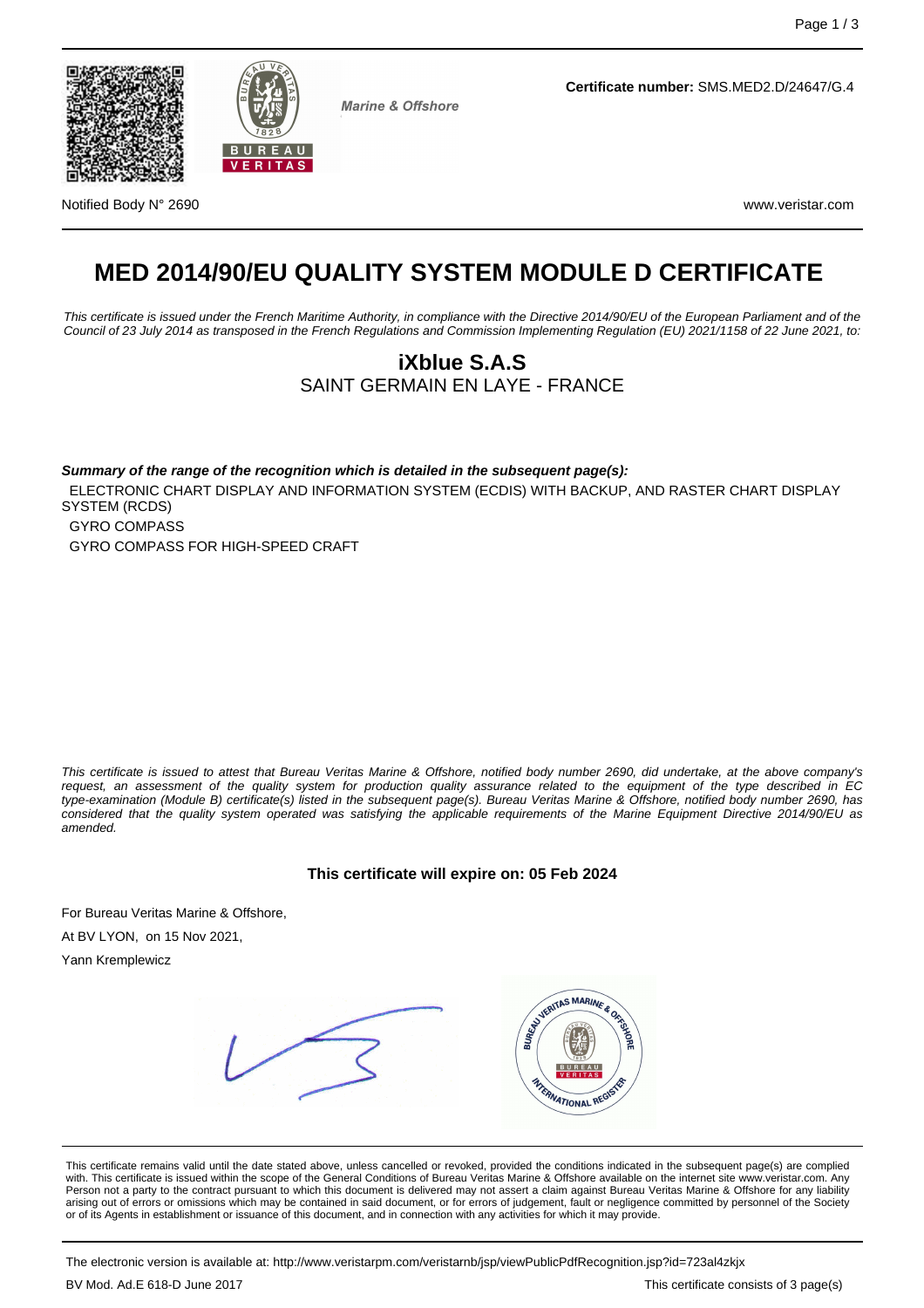## **ANNEX**

## **1. SCOPE**

#### **Products**

| App. number  | Sign date   | Validity date | Item designation                                                                                                                                           | Trade name            | Comment |
|--------------|-------------|---------------|------------------------------------------------------------------------------------------------------------------------------------------------------------|-----------------------|---------|
| 36533/D0 MED | 17 Sep 2021 | 17 Sep 2026   | ELECTRONIC CHART<br>DISPLAY AND INFORM-<br>ATION SYSTEM (ECDIS)<br>WITH BACKUP, AND<br><b>RASTER CHART DIS-</b><br><b>PLAY SYSTEM</b><br>(RCDS) - MED/4.30 | Gecdis-8 / SENIN      |         |
| 49427/B1 MED | 10 Nov 2021 | 23 Jul 2026   | GYRO COM-<br><b>PASS - MED/4.65</b>                                                                                                                        | iXblue Gyro Compasses |         |
| 49428/B1 MED | 10 Nov 2021 | 23 Jul 2026   | <b>GYRO COMPASS FOR</b><br>HIGH-SPEED<br>CRAFT - MED/4.65                                                                                                  | iXblue Gyro Compasses |         |

#### **USCG marking as per US-EC MRA**

| App. number | Trade name                           | USCG marking as per US-EC MRA    | Comment |
|-------------|--------------------------------------|----------------------------------|---------|
|             | 49428/B1 MED   iXblue Gyro Compasses | 165.203 / EC2690 / 49428B1 MED I |         |
|             | 49427/B1 MED   iXblue Gyro Compasses | 165.103 / EC2690 / 49427B1 MED I |         |

## **2. LIMITATIONS**

The EC type-examination certificates listed in the scope are to be valid.

Bureau Veritas Marine & Offshore is to be informed immediately of any modification to the quality system in order to agree on appropriate actions.

iXblue S.A.S has to apply for the periodical audits as agreed with Bureau Veritas Marine & Offshore.

iXblue S.A.S must draw up a written EC declaration of conformity to type in compliance with the article 16 of the MED 2014/90/EU.

iXblue S.A.S must affix the mark of conformity in compliance with the articles 9 and 10 of the MED 2014/90/EU taking into consideration the 2 following examples:



2690/XXXX Where XXXX is the year in which the mark is affixed or



**2690/ZZ** Where ZZ are the two last digits of the year in which the mark is affixed.

## **3. PERIMETER OF CERTIFICATION**

Quality system of following site(s) has been assessed:

iXblue S.A.S - SAINT GERMAIN EN LAYE - FRANCE iXblue S.A.S LANNION - LANNION - FRANCE

## **4. REMARKS**

This certificate replaces certificate number SMS.MED2.D/24647/G.3.